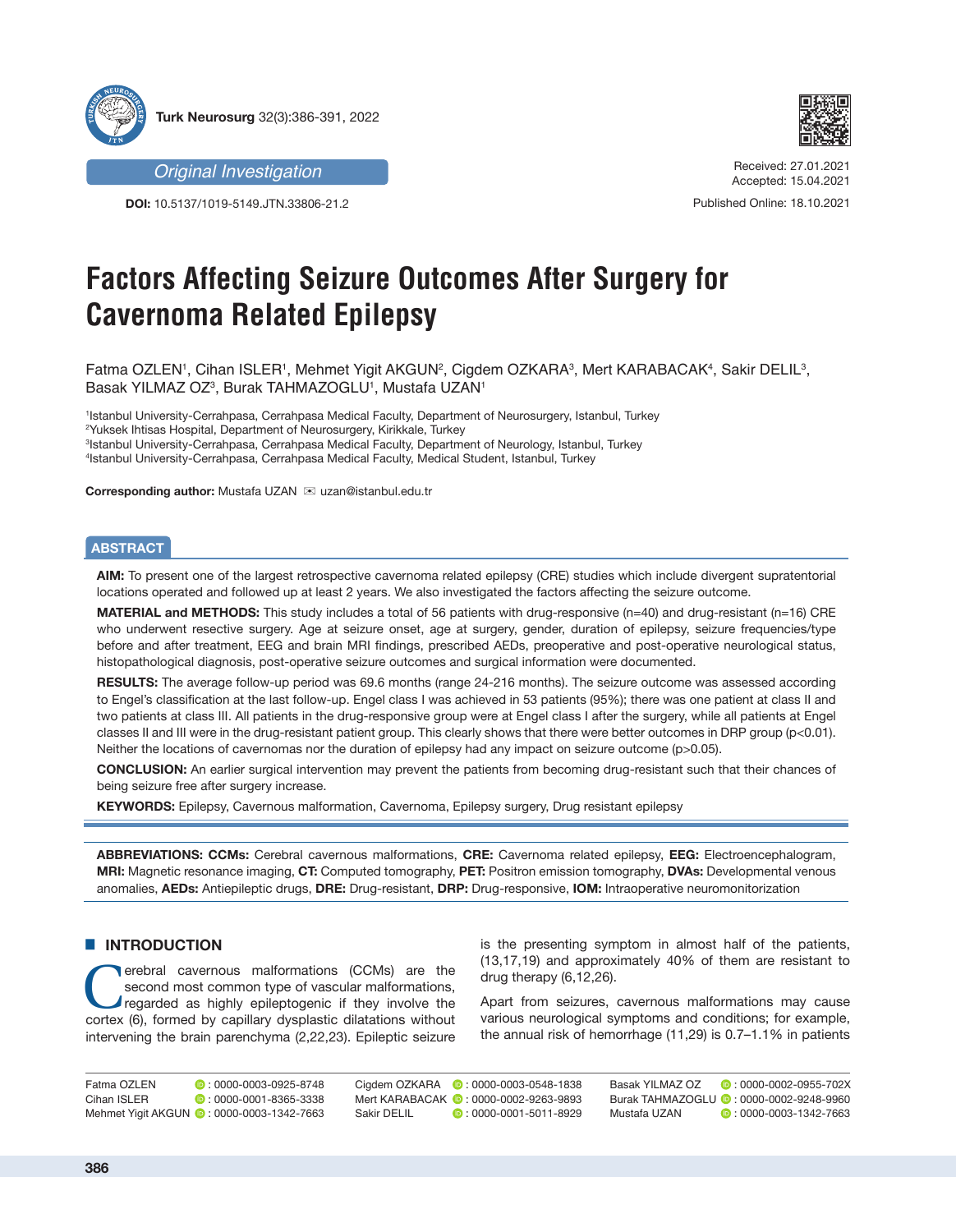Three basic surgical methods have been described for CCMs— "pure lesionectomy," "lesionectomy" (excision of cavernoma and surrounding hemosiderin), and "extended lesionectomy" (i.e. anterior temporal lobectomy, tailored resection after invasive investigations, etc.). However, the optimal timing and method of surgery needs to be individualized for each patient.

In this study, we performed a retrospective analysis of patients with supratentorial CCM who underwent surgery due to cavernoma related epilepsy (CRE) and investigated the factors affecting the seizure outcomes.

## █ **MATERIAL and METHODS**

This study included 56 patients who underwent resective surgery between December 2001 and January 2018 and had a histopathological diagnosis of CCM. All patients were evaluated based on non-invasive phase I investigations, including electroencephalogram (EEG) (with ictal video EEG recordings when necessary) and neuroimaging examinations such as magnetic resonance imaging (MRI), computed tomography (CT), and positron emission tomography (PET), and detailed neuropsychological evaluation. Moreover, two patients underwent intracranial EEG recordings.

A specific epilepsy protocol, including thin sliced axial and coronal plane T2 weighted, T1 weighted, and fluid attenuated inversion recovery sequences along with a susceptibility weighted imaging sequence, was applied during MRI acquisition. The 3T MRI scanner is being used in our facility since 2010. Seizure classifications were based on thorough clinical assessments, and a strong clinico-anatomo-electrical correlation was sine qua non for surgical indication. Four vessel digital cerebral angiography and ultra-high-resolution C-arm flat detector CT angiography were performed for 39 patients to investigate whether there was an association with developmental venous anomalies (DVAs) at our center since 2010 (14).

The inclusion criteria were as follows: i) patients who underwent surgical removal of CCMs that were responsible for seizures; ii) patients who had been followed-up for at least 2 years after surgery; iii) patients who were operated on by the same institutional surgical team. Patients with CCM without seizures were not included in this study. Furthermore, we did not include patients with brainstem CCMs or patients with CCMs operated on by other surgeons at our institution. Patients were divided into two groups depending on their response to antiepileptic drugs (AEDs) before surgery: i) drugresistant (DRE) group and ii) drug-responsive (DRP) group. The criteria for classifying patients into the DRE group were as following; i) having used at least two different AED regimens, ii) having at least four seizures per month, iii) having seizures for at least 12 months.

Age at seizure onset, age at surgery, sex, duration of epilepsy, seizure frequency before surgery, brain MRI findings, prescribed AEDs, preoperative and postoperative neurological state, postoperative seizure outcomes, and surgical data were documented and analyzed (10).

Patients or their legal caregivers, in cases of children or patients with intellectual disability, gave their informed signed consent and permitted their information to be used for scientific purposes. Associated developmental anomalies, CCM location, and proximity to eloquent cortices were documented based on to imaging studies.

Neuronavigation (StealthStation™ S7 System, Medtronic, USA) was used when necessary to precisely locate the lesion. All patients were operated on using microsurgical techniques. The operative strategy was based on clinical semiology, neuropsychological evaluation, anatomical location of the CCMs, and EEG findings. Although the aim was to remove the CCMs along with the surrounding hemosiderin rims, surgical resection was limited at the functional border delineated by intraoperative neuromonitorization (IOM) in some cases. One of the three aforementioned surgical methods was performed in each case.

The postoperative evaluations were based on MRI, EEG and clinical findings in the early postoperative period. Regular postoperative clinical follow-up was scheduled for the third, sixth, and twelfth months; thereafter, annual follow-up was planned for each patient. Seizure outcome was assessed using Engel's classification, and statistical analyses were performed to identify factors related to seizure outcomes (8). Seizures that occurred within the first 24 hours were not included in this analysis if they were not habitual seizures, as we regarded these seizures relevant to the surgery itself. AEDs were started and withdrawn under the supervision of the epileptologist without a standardized algorithm. The protocol for AED tapering was individualized for each patient, and AEDs were generally withdrawn if the patient was seizure free for at least 6 months and if scalp EEG recordings were free of epileptiform potentials.

#### **Statistical Analysis**

The t-test was used for numerical variables after the variances had been found to be equal based on Levene's test, while the chi-square test was used for categorical variables in order to compare the demographical data of the two groups. EEG results, pre-operative seizure type, lateralization, localization, and Engel classes were also assessed for both groups using the chi-square test to determine the presence of statistical significance. The chi-square test was also used to asses any statistically significant difference for Engel groups according to localization. With a similar purpose of finding out a statistically significant difference within different Engel classes, a nonparametric test, the Kruskal-Wallis test, was used for duration of epilepsy, and a parametric method, analysis of variance, was used for localization. p<0.05 was considered statistically significant. All statistical analyses were performed using SPSS (version 22.0; IBM Corp, Armonk, New York, USA).

## █ **RESULTS**

We identified 56 patients meeting the eligibility criteria. Male/ female ratio was 26/30, and the mean age at seizure onset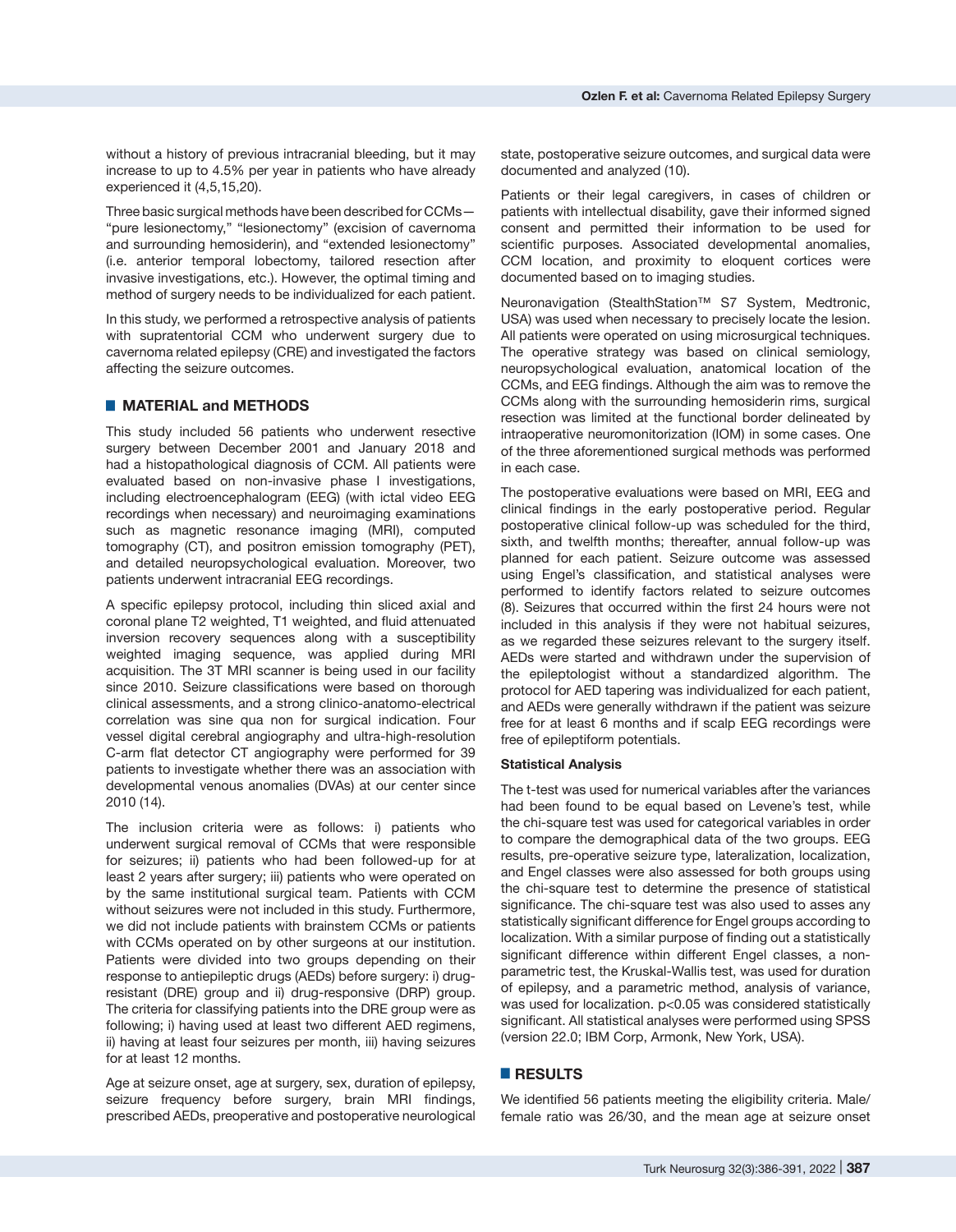was 28.88 years (range, 6–54 years). Six of the patients were under the age of 18. The patients were divided into DRE  $(n=16)$ and DRP (n=40) groups. In DRE group, mean age at seizure onset was 25.9 years (range, 6–41 years); the mean duration of epilepsy was 36.1 months (range, 13–82 months), and the mean age at the time of the operation was 28.3 years (range, 8–45 years). In DRP group, the mean age at seizure onset was 30.5 years (range, 11–54 years), the mean duration of epilepsy was 17.5 months (range, 1–57 months), and the mean age at the time of the operation was 32 years (range, 11–54 years) (Table I).

When the demographical variables between the two groups were assessed, only the duration of epilepsy was found to be significantly different (longer in DRE group, p<0.001), as expected. There were no other significant differences in terms of any other demographical variables (Table I).

In addition to epileptic seizures, 10 of the patients (18%) had pre-operative neurological deficits (hemiparesis, sensory deficits, dysphasia, or visual disturbance) that were associated with the location of the CCMs (Table I). There were no additional post-operative neurological deficits, and pre-operative deficits did not change during the early followup period. Long-term improvement was noted in two of the patients who had pre-operative hemiparesis.

DVAs were found in the neighborhood of the CCM in 17 out of 39 patients who underwent four vessel digital cerebral angiography and ultra-high-resolution C-arm flat detector CT angiography.

CCMs were mostly observed in the frontal lobe (48%, 14 right/13 left), followed by the temporal lobe (32%, 9 right/9 left), parietal lobe (11%, 3 right/3 left), occipital lobe (5%, 2 right/1 left), and insula (4%, 1 right/1 left). CCM lesions were totally removed in all cases, and the perilesional hemosiderin ring was also totally excised in non-eloquent regions using the micro neurosurgical technique. On the other hand, for lesions located in or near the eloquent cortices, the excision was limited to functional margins using IOM. In five cases, the lesions were removed without extensive resection of the perilesional hemosiderin due to intricate involvement with the eloquent cortex. In 44 patients, the surrounding hemosiderin was removed with the CCMs. Extended lesionectomy was performed in seven cases; in four of these, the lesions were located in the mesial temporal structures. Removal of the perilesional hemosiderin was controlled and confirmed in all patients using early postoperative MRI.

The average follow-up period after resection was 69.6 months (range, 24–216 months). The seizure outcome was assessed according to Engel's classification at the last follow-up. Engel class I was achieved in 53 patients (95%); there was one patient at class II and two patients at class III. All patients in the DRP group were at Engel class I after the surgery, while all patients at Engel classes II and III were in the DRE patient group. This clearly shows that there were better outcomes in DRP group (p<0.01). Neither the locations of cavernomas nor the duration of epilepsy had any impact on seizure outcome  $(p > 0.05)$ .

The three patients with unfavorable outcome were all adults. The first patient at Engel class III was a 33-year-old woman who presented with daily seizures for the last 23 months due to a left insular CCM. Pure lesionectomy was performed since the surrounding hemosiderin rim could not be removed totally because of the close relation with the corticospinal tract. The number of prescribed AEDs was two in the pre-operative period as well as at post-operative follow-up. Her seizure frequency was 7 to 8 per month at the last follow-up. The second patient at class III was a 30-year-old woman who presented with 2–3 seizures per week. The seizures had started 7 years ago due to a right frontal CCM. This patient had the longest duration of epilepsy among all patients. The hemosiderin rim along with the CCM were removed during surgery, and the number of prescribed AEDs was diminished from two to one. She has had nocturnal seizures once a week since the surgery. The patient with a class II outcome was a 25-year-old man with an average of four seizures per month during last the 13 months due to a left frontal CCM. The number of AEDs was two before surgery, but decreased to one after removal of the CCM. The hemosiderin rim involved the eloquent cortex that limited the resection.

Due to the small number of patients with CCMs in the occipital, insular, and parietal lobes, statistical analysis could be performed only between CCMs in the frontal and temporal lobes and the other locations. No statistically significant difference was found between these groups in terms of seizure outcome (p>0.05).

AEDs were discontinued after surgery in 42 out of 53 seizurefree patients, of whom 11 were in the DRE group. The number of drugs continued as before in two and one patients in DRE and DRP groups, respectively. The treatment of six patients was switched to monotherapy in DRP group. Two patients declined drug withdrawal and continued with monotherapy (Table I)*.* 

## █ **DISCUSSION**

CCMs are one of the causes of lesion-related epilepsy and are amenable to epilepsy surgery. Our study involved 56 patients with CRE who underwent surgery. Although the current literature is more focused on CCMs in the temporal lobe, it is known that extratemporal locations accounts for 60–70% of these malformations (18,21). Previous studies reported favorable outcomes in 79–87% of patients with CCM, whereas the figure increases up to 83–90% when the CCM is located in the temporal lobe (12,30-32). In our study, CCMs were mostly observed in the frontal lobe (27/56), followed by the temporal lobe (18/56). Considering the involvement of various anatomical locations, we observed a high rate of seizure control in CRE compared to those in previous reports.

Our study supports the efficacy of surgical treatment for CRE. There have been studies with large patient series which argued that it was possible to achieve long-term clinical stability, quality of life, and functional neurological outcome only with AED treatment (2,16). However, our study demonstrated a favorable outcome in 95% of patients after surgery. Along with the surgical success for seizure freedom, AED discontinuation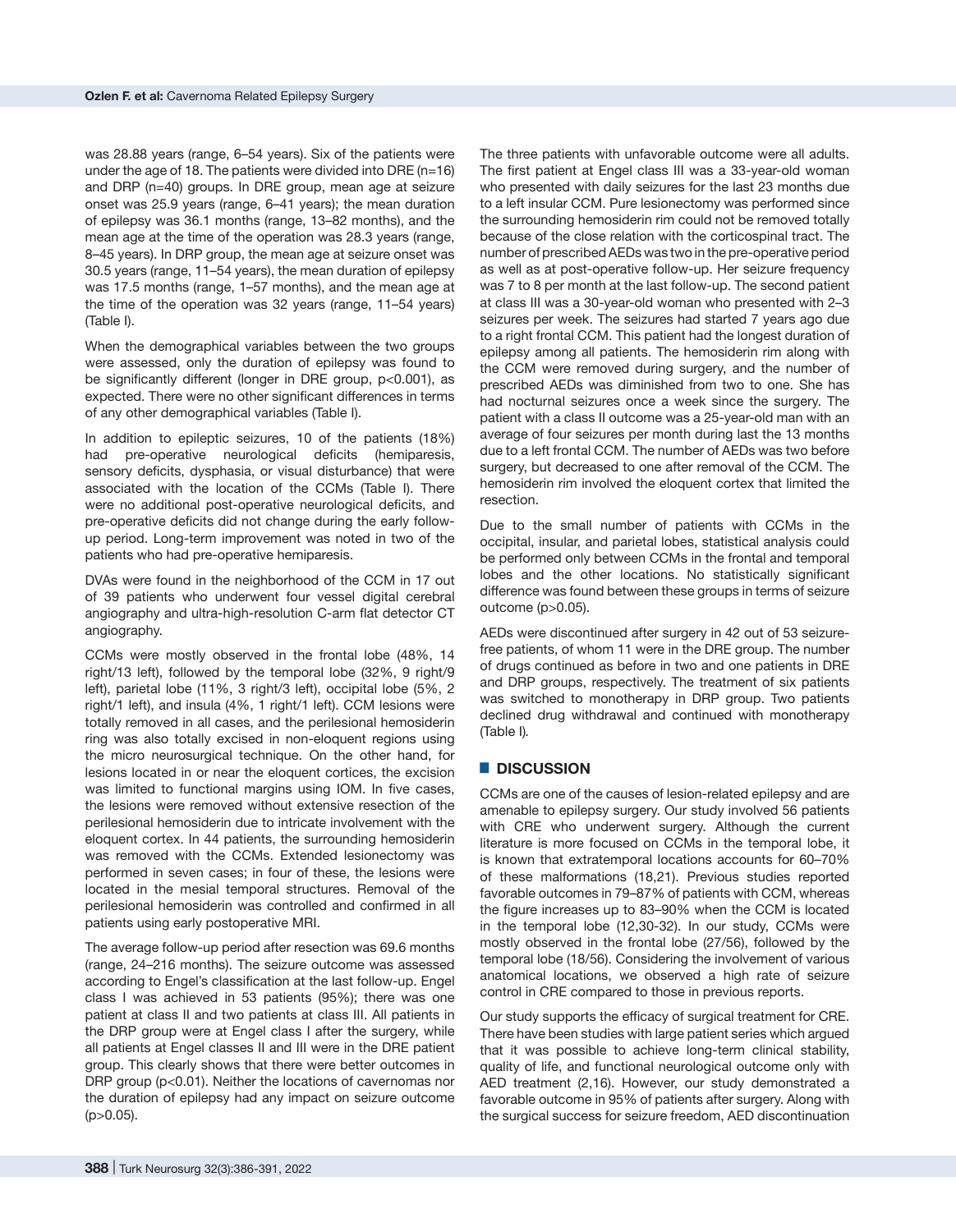|                                                           | Patients n (%)             |                             |         |  |
|-----------------------------------------------------------|----------------------------|-----------------------------|---------|--|
| <b>Variable</b>                                           | Drug-resistant<br>$(n=16)$ | Drug-responsive<br>$(n=40)$ | p       |  |
| <b>Sex</b>                                                |                            |                             |         |  |
| Male                                                      | 7(44)                      | 19 (48)                     |         |  |
| Female                                                    | 9(56)                      | 21 (52)                     | >0.05   |  |
| Age at seizure onset (years)                              | $24.9(6-41)$               | 30.45 (11-54)               | >0.05   |  |
| Age at surgery (years)                                    | $28.3(8-45)$               | 32.3 (11-54)                | >0.05   |  |
| <b>Duration of epilepsy (months)</b>                      | 36.1 (13-82)               | $17.5(1-57)$                | < 0.001 |  |
| Pre-surgical neurologic deficits* n (%)                   |                            |                             |         |  |
| Not present                                               | 13 (81)                    | 33 (82)                     |         |  |
| Present                                                   | 3(19)                      | 7(18)                       | >0.05   |  |
| Lateralization of the lesion n (%)                        |                            |                             |         |  |
| Right                                                     | 7(44)                      | 29 (52)                     |         |  |
| Left                                                      | 9(56)                      | 27 (48)                     | >0.05   |  |
| Lobar localization of the lesion n (%)                    |                            |                             |         |  |
| Frontal                                                   | 9(56)                      | 18 (45)                     | >0.05   |  |
| Temporal                                                  | 4(25)                      | 14(35)                      |         |  |
| Parietal                                                  | 2(13)                      | 4(10)                       |         |  |
| Occipital                                                 | $\overline{a}$             | 3(7)                        |         |  |
| Insula                                                    | 1(6)                       | 1(3)                        |         |  |
| Seizure outcome according to Engel's classification n (%) |                            |                             |         |  |
| Engel I                                                   | 13(81)                     | 40 (100)                    |         |  |
| Engel II-III                                              | 3(19)                      |                             | < 0.01  |  |
| AED after surgery n (%)                                   |                            |                             |         |  |
| Complete withdrawal                                       | 11 (68)                    | 31 (78)                     |         |  |
| Switched to monotherapy                                   | 2(13)                      | 6(15)                       |         |  |
| No change                                                 | 3(19)                      | 3(7)                        |         |  |

**Table I:** Demographic, Clinical, and Anatomical Data and Seizure Outcomes in the DRE and DRP Patient Groups

*AED: Antiepileptic drug, DRE: Drug resistant, DRP: Drug responsive. \*hemiparesis, sensory deficits, aphasia, visual disturbances.*

or switching to monotherapy may also avoid the impacts of lifelong AED use. In our study, 43 patients discontinued AED therapy, and six patients had tapered down to single AED use at the follow-up.

Seizure outcome can worsen in the long-term compared to that in the early postoperative period (12). However, in our study, all the provided outcome data were according to the last available follow-up (at least 2 years). Although the current study presents long-term seizure outcomes with a mean follow-up of 69.6 months, the favorable outcome (95% Engel class I) rate was still high.

A considerable number of studies have indicated that the microhemorrhages into the surrounding brain parenchyma that are caused by CCMs are strongly associated with the epileptic seizures. It is thought that, following perilesional hemosiderosis, reactive gliosis and the cortical scarring due to the CCM contribute to the chronic seizures. We believe that the removal of the hemosiderin rim around the CCM is necessary in modern CCM surgery. Strong clinical evidence has been provided in a review article by Dammann et al. supporting this hypothesis regarding perilesional hemosiderin containing tissue (7). Furthermore, the fact that a longer preoperative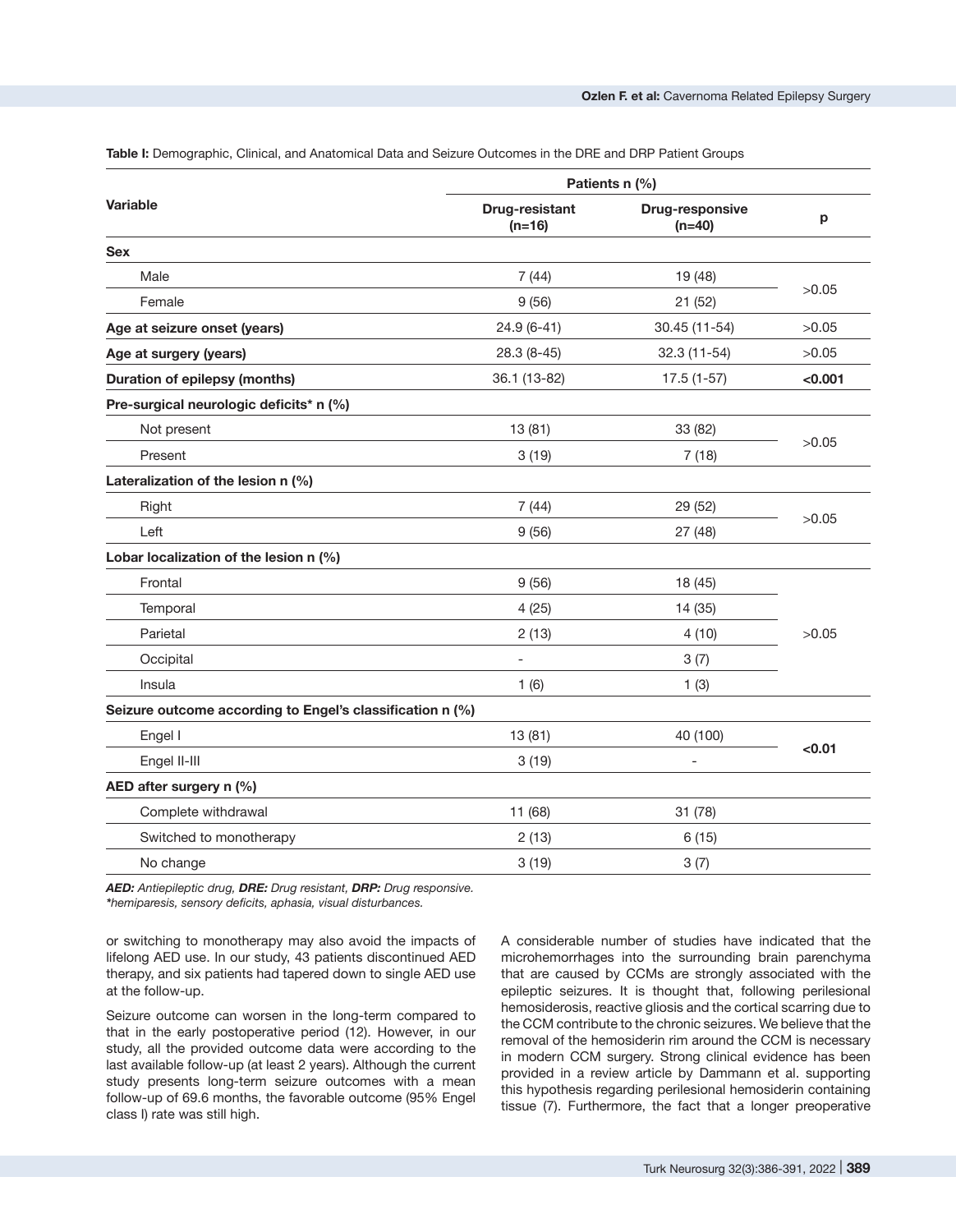duration of epilepsy was associated with worse postoperative seizure outcomes (12) could be attributed to extending of the epileptogenic zone network with time. Increasing the preoperative duration might result in more drug-resistant epilepsy cases, more AED use, and less seizure freedom after future possible surgeries. Although our results did not show a direct relation between a shorter duration of epilepsy and better outcomes in CRE, we did find a correlation between drug resistance and longer duration of epilepsy. Therefore, it seems that early surgical removal of CCMs could be a factor resulting in favorable seizure outcomes.

For the lesions located in the eloquent regions, utilization of modern neurosurgical modalities like neuronavigation, preoperative functional MRI, diffusion tensor imaging, and IOM seems essential to overcome the challenge of balancing extensive resection and possible neurological sequelae. None of the five patients who had CCMs in the eloquent regions and were treated using these modalities in the current study had an additional long-term neurological deficit.

The three patients whose seizures continued in the postoperative period were in the DRE group, and the lesions were in close proximity to the eloquent cortices. Minimal residual hemosiderin containing tissue was left at the functional boundaries in two patients. As is consistent with the literature, resection involving the hemosiderin rim is an important prognostic factor for seizure outcome, which might be complicated in CCMs at or near eloquent cortices due to residual hemosiderin. A long history and high seizure frequency were remarkable in the other patient. The extensive epileptogenic zone network might explain the persistence of seizures despite complete resection of the lesion and the hemosiderin rim.

For CCMs that involve the temporal lobe, extended lesionectomy may be required to ensure that the seizures cease (24). Chronic exposure to seizure activity may also contribute to secondary epileptogenesis (3,27). Some studies suggest removal of epileptogenic mesial temporal structures (27,28). In spite of these factors and studies providing a clear mechanism and data in favor of extended resection, Shang-Guan et al.'s meta-analysis concluded that there is no evidence to prove that extended lesionectomy for CCMs results in better seizure control than lesionectomy (25). As the excised region of brain parenchyma is increased in extended lesionectomy, a more detailed assessment should be carried out to weigh the possible risks associated with postoperative neurocognitive deficits and the potential benefits against each other. Furthermore, some studies suggest a two-step approach for treating temporal CCMs to avoid unnecessary hippocampal removal—the first step involves pure lesionectomy, while a possible second step amygdalohippocampectomy may be performed if there is no improvement in seizure outcome (1,9). However, we believe that this two-step approach would be unnecessary for most patients with hippocampal formations involved in the epileptogenic network. For CREs that involve the temporal lobe, our surgical strategy depends on the exact location of the lesion, memory impairment, whether seizure history was recent, and whether seizures were few or chronic.

Patients without chronic seizures underwent lesionectomy regardless of the location when memory was intact. However, mesial structures were removed if the memory was affected. In chronic patients with CRE and CCMs located in the lateral temporal lobe, mesial structures were spared if the memory was intact; otherwise, they were removed. Mesial structures were removed in chronic seizure patients with mesially located CCMs regardless of memory status.

The retrospective design and limited number of patients are the principal limitations of the present study. Several questions related to surgical technique can only be answered by performing prospective studies with larger patient cohorts in the future.

#### █ **CONCLUSION**

In summary, we present a retrospective CRE study which covers all cerebral lobes. The approach to CREs should be tailored to each patient according to the clinical findings and presurgical work-up for delineation of the epileptogenic network. Surgical intervention for CCMs may have favorable outcomes regardless of the localization of the lesion and the duration of epilepsy. However, an earlier surgical intervention may prevent the patients from becoming drug-resistant such that their chances of being seizure free after surgery increase.

#### █ **AUTHORSHIP CONTRIBUTION**

**Study conception and design:** MU, CI, CO, FO **Data collection:** MYA, MK, SD, BYO, BT **Analysis and interpretation of results:** MYA, MK, CI, MU **Draft manuscript preparation:** O, CI, MK, MYA, MU **Critical revision of the article:** MU, CO, CI All authors (FO, CI, MYA, CO, MK, SD, BYO, BT, MU) reviewed the results and approved the final version of the manuscript.

#### █ **REFERENCES**

- 1. Awad I, Jabbour P: Cerebral cavernous malformations and epilepsy. Neurosurg Focus Jul 21(1):e7, 2006
- 2. Bicalho VC, Bergmann A, Domingues F, Frossard JT, De Souza JPBM: Cerebral cavernous malformations: Patient-reported outcome validates conservative management. Cerebrovasc Dis 44:313-319, 2017
- 3. Blümcke I, Thom M, Aronica E, Armstrong DD, Vinters HV, Palmini A, Jacques TS, Avanzini G, Barkovich AJ, Battaglia G, Becker A, Cepeda C, Cendes F, Colombo N, Crino P, Cross JH, Delalande O, Dubeau F, Duncan J, Guerrini R, Kahane P, Mathern G, Najm I, Ozkara C, Raybaud C, Represa A, Roper SN, Salamon N, Schulze-Bonhage A, Tassi L, Vezzani A, Spreafico R: The clinicopathologic spectrum of focal cortical dysplasias: A consensus classification proposed by an ad hoc Task Force of the ILAE Diagnostic Methods Commission. Epilepsia 52:158-174, 2011
- 4. Campbell PG, Jabbour P, Yadla S, Awad IA: Emerging clinical imaging techniques for cerebral cavernous malformations: A systematic review. Neurosurg Focus 29(3):E6, 2010